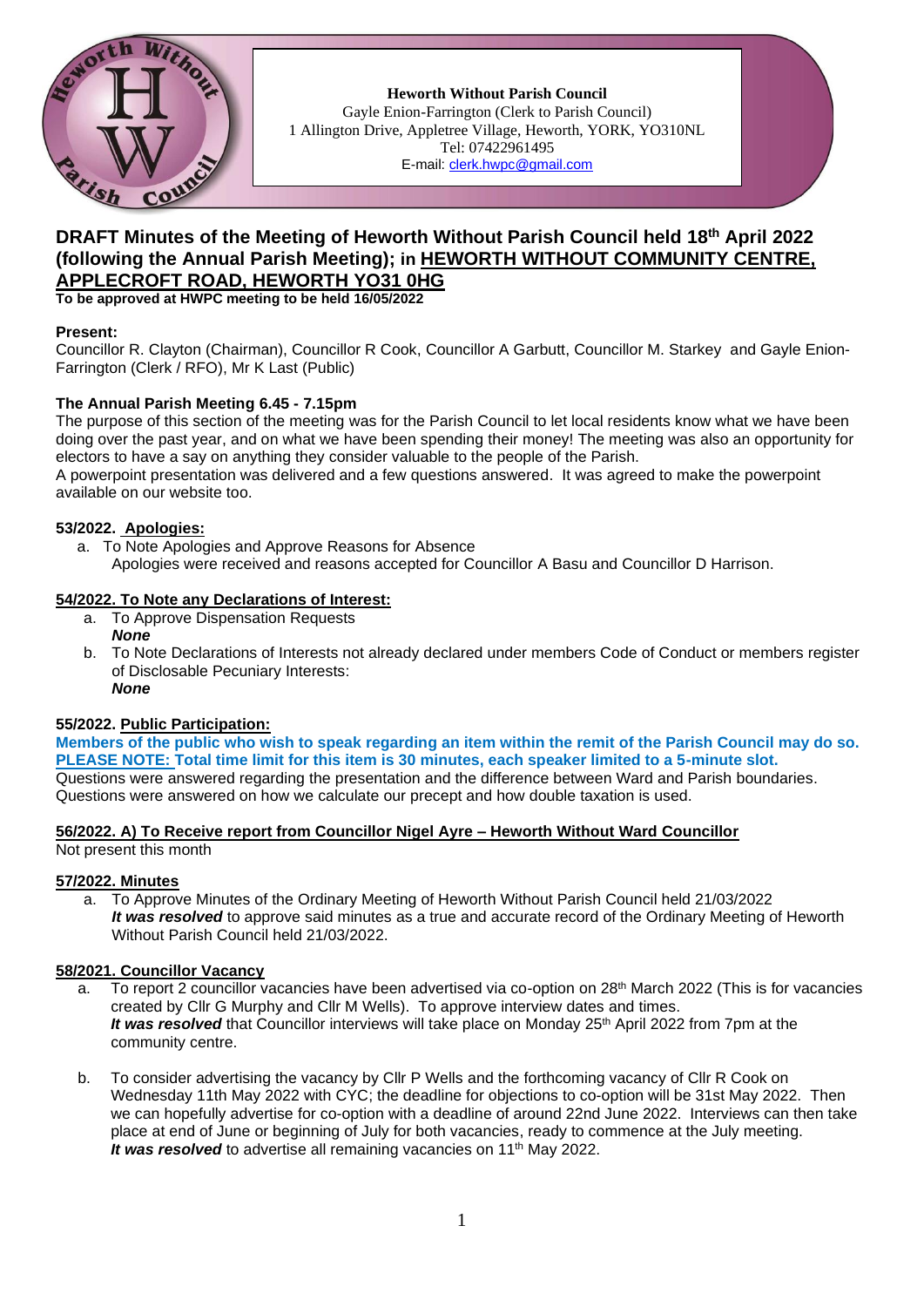### **59/2022. Planning:**

- a. To Consider planning applications received
	- *None this month*
- b. To Consider any other planning related issues

*It was reported* that we have had correspondence from City of York Council - re 2 Algarth Rise York YO31 1HD - It is the opinion of the local planning authority that the alterations to the front dormer window, as detailed in the submitted drawings received on 14/02/2022 would not constitute permitted development given that the development would involve an addition to the roof that extends beyond the plane of the roof. Therefore the proposal is not considered to be permitted development and planning permission would be required.

c. To Consider any planning enforcement issues *None*

### *60/2022. Finance:*

a. To Approve payments as detailed in Appendix 1 **APPENDIX 1**

| Invoices to be paid<br>after 18/04/2022 | <b>INVOICE DATE</b>  | <b>SUPPLIERS VAT</b><br><b>REGISTRATION</b><br><b>NUMBER</b> |                                                                    | £                 | Payroll is<br>NET pay |                                                    |
|-----------------------------------------|----------------------|--------------------------------------------------------------|--------------------------------------------------------------------|-------------------|-----------------------|----------------------------------------------------|
| Clerk Payroll                           | 25/04/2022           |                                                              | wages                                                              | £515.58           |                       |                                                    |
| Clerk Home<br>Working                   | 25/04/2022           |                                                              | Home working<br>allowance                                          | £26.00            |                       |                                                    |
| <b>Clerk Mobile</b>                     | 25/02/2022           | 245719348                                                    | Plusnet monthly<br>SIM charge Now<br>by DD                         | £6.00             | inc VAT               | Paid by HWPC<br><b>DD</b>                          |
| Groundsman                              | 25/04/2022           |                                                              | wages                                                              | £233.80           |                       |                                                    |
| Cllr R Cook -<br>expenses               | 04/03/2022           | 169114951                                                    | Deans Garden<br>Centre Blood, Fish<br>& Bone for tree<br>planting  | £5.49             | inc VAT               | not paid last<br>month - incorrect<br>bank details |
| Screwfix                                | 24/03/2022           | 232555575                                                    | <b>Black Paint and</b><br>sandpaper for<br>bench in playarea       | £42.70            | inc VAT               | Paid by HWPC<br><b>BC</b>                          |
| Move it                                 | 22/03/2022           |                                                              | Removal of carpet<br>waste from<br>allotment                       | £100.00           | no vat                | Paid already with<br>DT monies                     |
| Amazon                                  | 28/03/2022           | GB398238839                                                  | Zip Ties for posters                                               | £9.94             | inc VAT               | Paid by HWPC<br><b>BC</b>                          |
| <b>YLCA</b>                             | 01/04/2022           |                                                              | <b>YLCA Annual</b><br>Membership                                   | £598.00           | no vat                |                                                    |
| Jamie Ulliott                           | 06/04/2022           |                                                              | Tree work<br>Allotment and play<br>area - Double<br>Taxation 21/22 | £1,400.00         | no vat                | Paid already with<br>DT monies                     |
| K Heels                                 |                      |                                                              | Mountfield Rotary<br>Mower annual<br>service                       |                   | no VAT                |                                                    |
|                                         | 29/03/2022           |                                                              | Ride on Lawn<br>tractor annual                                     | £74.90<br>£228.15 | no VAT                |                                                    |
| K Heels                                 | 29/03/2022           |                                                              | service                                                            |                   |                       | Paid by HWPC                                       |
| amazon                                  | 13/04/2022           | GB727255821                                                  | A4 Copier paper<br>Lamination                                      | £34.99            | inc VAT               | <b>BC</b><br>Paid by HWPC                          |
| amazon                                  | 13/04/2022           | GB150146939                                                  | Pouches<br>Printer ink                                             | £9.95             | inc VAT               | <b>BC</b>                                          |
| Amazon                                  | 13/04/2022           | GB727255821                                                  | cartridges                                                         | £46.15            | inc VAT               | Paid by HWPC<br><b>BC</b>                          |
| Caloo                                   | ordered<br>18/4/2022 | awaiting VAT<br>invoice                                      | Replacement gym<br>equipment handles                               | £67.20            | inc VAT               |                                                    |
| <b>TOTAL</b>                            |                      |                                                              |                                                                    | £3,398.85         | Total                 |                                                    |

#### **INVOICES TO BE PRESENTED FOR PAYMENT 18/04/2022**

**CASH BOOK MONTH 12 MARCH 2021-2022**

**INCOME**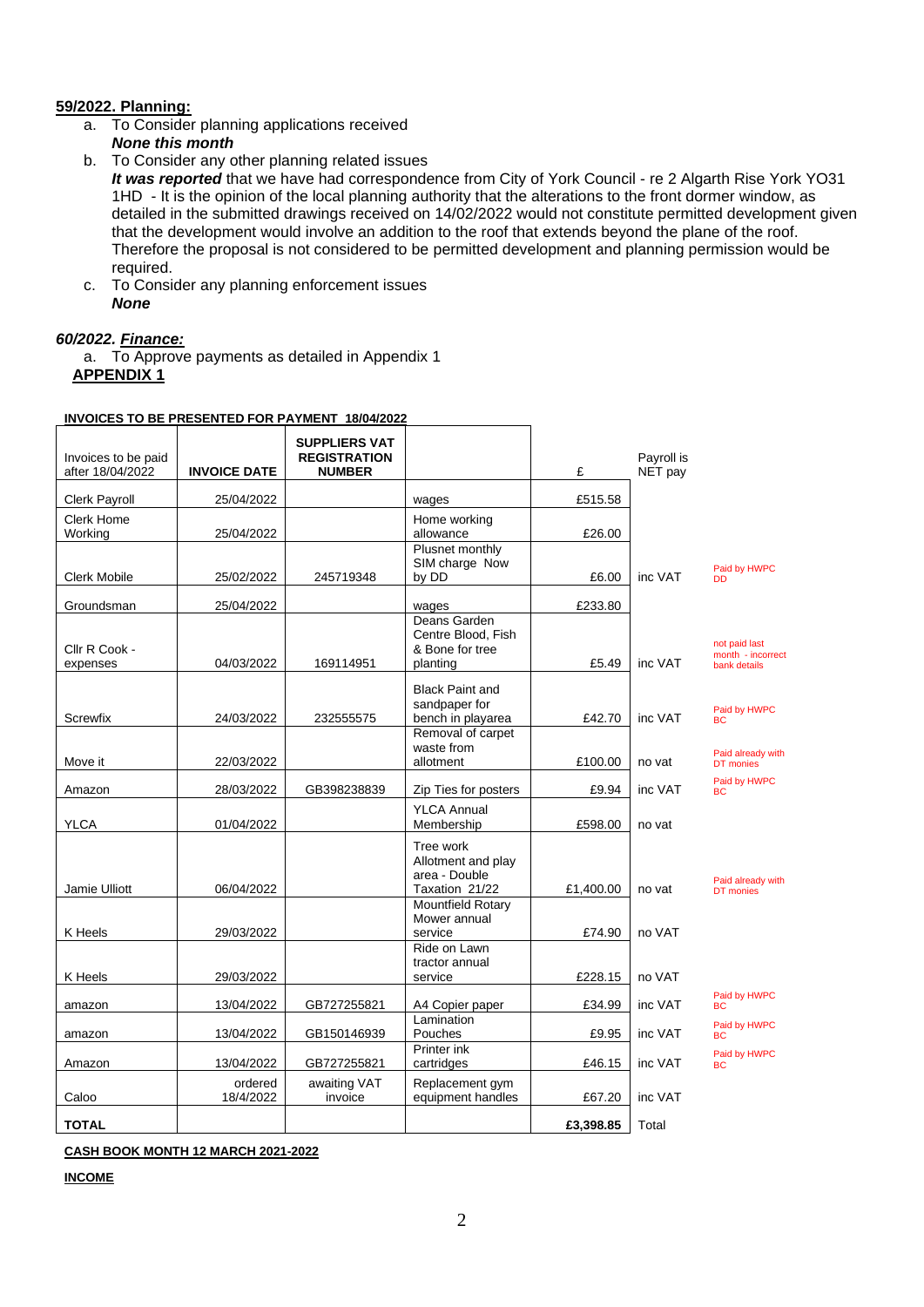| DATE /<br><b>Explanation</b>                 | <b>VAT REFUNDS</b> | <b>ALLOTMENT</b><br><b>RENT</b> | <b>BANK INTEREST</b> | <b>PARKS/OPEN</b><br><b>SPACES</b> | GEN.<br><b>ADMIN.</b> | <b>TOTAL</b> |
|----------------------------------------------|--------------------|---------------------------------|----------------------|------------------------------------|-----------------------|--------------|
| <b>B/FWD</b>                                 | 7001.81            | 160.00                          | 0.00                 | 5900.00                            | 22557.20              | 38644.55     |
| <b>VAT REFUND</b>                            | 3195.37            |                                 |                      |                                    |                       | 3195.37      |
| Allotment deposit                            |                    |                                 |                      |                                    |                       | 0.00         |
| <b>Allotment Rent</b>                        |                    |                                 |                      |                                    |                       | 0.00         |
| <b>CYC Double</b><br><b>Taxation 2021/22</b> |                    |                                 |                      |                                    | 19894.00              | 19894.00     |
| <b>TOTALS</b>                                | 3195.37            | 0.00                            |                      |                                    | 19894.00              | 23089.37     |
| C/FWD                                        | 10197.18           | 160.00                          | 0.00                 | 5900.00                            | 22557.20              | 41839.92     |

*It was resolved to* settle all above accounts with immediate effect. Invoices checked and approved by Councillor R. Clayton and all Councillors agreed. It was agreed that Cllr M. Starkey will be the second signatory with the bank payments.

- b. To Approve Financial Accounts in Cash Book & Income and Expenditure to 31<sup>st</sup> March 2022 *It was resolved* to approve Financial Accounts in Cash Book & Income and Expenditure to 31<sup>st</sup> March 2022
- c. To Approve Bank Reconciliation Statement to 31st March 2022 *It was resolved* to approve Bank Reconciliation Statement to 31<sup>st</sup> March 2022
- d. To Approve Budget Monitoring of Income and Expenditure up to 31st March 2022, against this year's budget. *It was resolved* to approve Budget Monitoring of Income and Expenditure up to 31<sup>st</sup> March 2022
- e. To report progress with the Barclays Bank Mandate change in order to add Cllr A Basu to the authorised signatory list. And Cllr M Starkey gaining access to online banking authorisation. *It was reported* that only some progress has yet been made.

## **61/2022. Heworth Without Parish Council Administration / Events:**

- a. To report on the Easter Egg Hunt and Café by the Heworth WI on Friday 15<sup>th</sup> April 2022 It was reported that it was a huge success with 161 children taking take in the Easter egg Hunt and even more parents, and adults attending the WI Coffee Afternoon.
- b. To report progress with the Jubilee Sunday Picnic event It was reported that the action plan so far was considered and that it appeared that the plans for the The Queen's Platinum Jubilee on Sunday 5th June 2022 "Bring Your Own Picnic Event" at Stray Road Play Area and Heworth Without Community Centre 2-6 pm were in a promising state of forwardness There is a possibility that Heworth WI may do the Coffee Shop too.

## **62/2022. Heworth Without Parish Council Policies and Documentation**

a. To Consider any other Heworth Without Parish Council Policies and Documentation issues *It was resolved* to approve the Voluntary Policy

### **63/2022. To Consider Issues Relating to Parish Assets and Open Spaces**

- a. Stray Road play area
	- To report matters relating to Stray Road Play Area

*It was reported* that minor vandalism of gym equipment handles had occurred, and we would order 10 more and glue them on with Gorilla Glue as recommended by Caloo.

*It was resolved* for Cllr R Cook to liaise with Good Gym and D Morrod to move woodchips to Jubilee wood to reduce boggy areas.

*It was reported* that David Morrod has painted one of our older black benches in the play area and it looks much better.

*It was reported* that the lawnmower is not performing. David thinks that the Drive sprocket has sheared and he has sent photos to K Heels. We await the outcome.

- b. Stray Road Playing field, Jubilee wood and wildflower meadow
	- i) To report progress on the tree work booked for tree and hedgerow maintenance on Stray Road Play area, field, Jubilee Wood and Stray Road Allotments. *It was reported* that the tree work has been completed and paid for. However the Wood chipper has broken so Jamie will be returning, once repaired, to finish off the chipping
		- ii) To Report on other matters relating to Playing field, Jubilee wood and wildflower meadow *None*

c. Open Spaces and other assets

- i) To report matters relating to our open spaces and assets *None*
- ii) To report on the Great British Spring Clean 2022